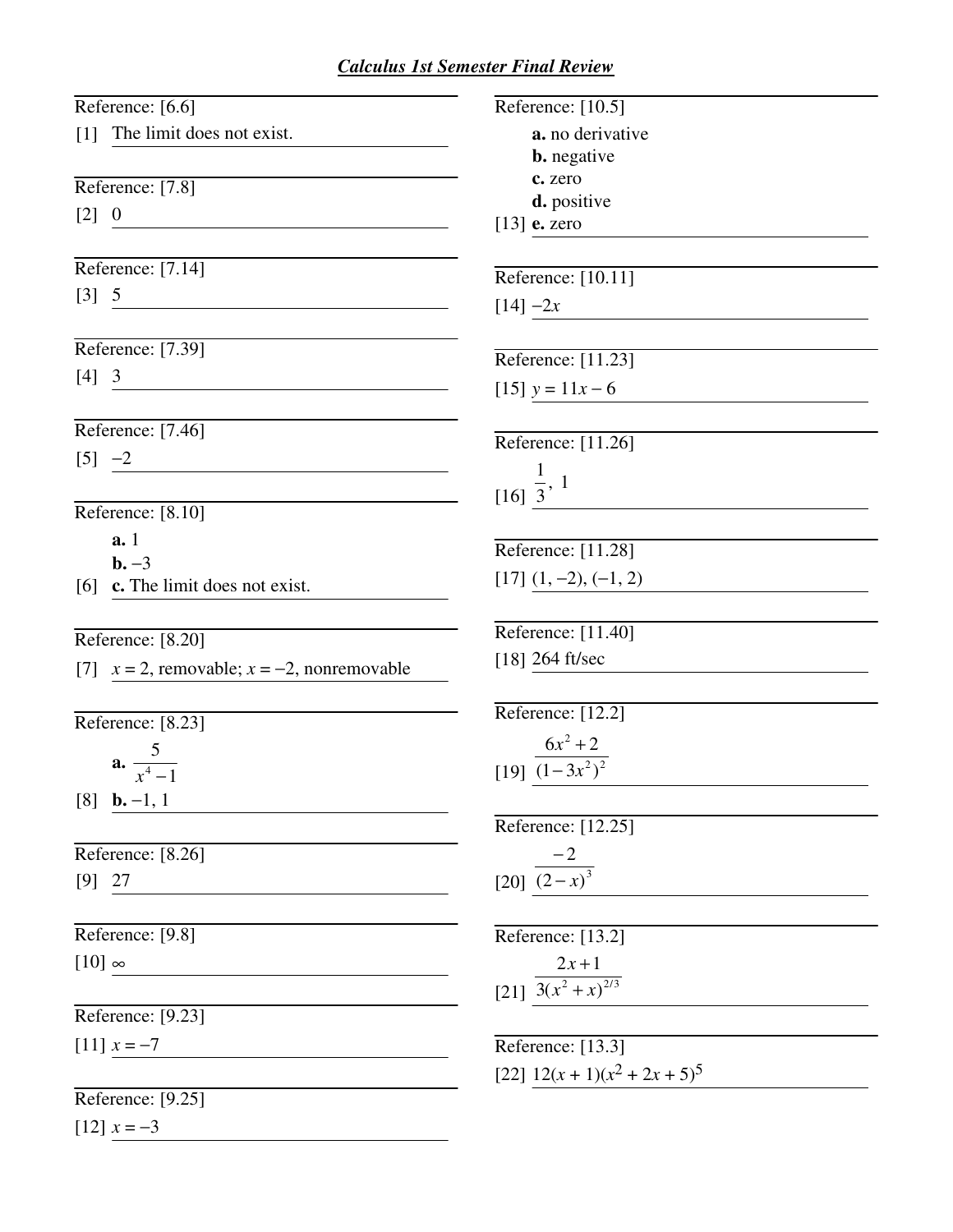| Reference: [13.11]                                          | Reference: [17                          |
|-------------------------------------------------------------|-----------------------------------------|
|                                                             | a.                                      |
| $\frac{x^2(7x+3)}{\sqrt{2x+1}}$                             | 5                                       |
|                                                             | 4                                       |
| Reference: [13.34]                                          |                                         |
| [24] 42 ft/sec <sup>2</sup>                                 | 3                                       |
|                                                             | 2                                       |
| Reference: [14.3]                                           | 1                                       |
|                                                             |                                         |
| [25] $\frac{y}{(x+y)^2 + x}$                                | b. $f(2) = f($                          |
|                                                             | [34] c. $f$ is not                      |
| Reference: [14.10]                                          |                                         |
| $\frac{-2x-y}{x+2y}$                                        | Reference: [17                          |
|                                                             | [35] Rolle's Tl                         |
| Reference: [14.29]                                          | Reference: [17                          |
|                                                             |                                         |
| $[27] \frac{2}{3}$                                          | The Mean<br>$[36]$                      |
|                                                             |                                         |
| Reference: [15.5]                                           | Reference: [18                          |
| [28] $100\pi$ in. <sup>2</sup> /min                         | [37] Increasing                         |
|                                                             |                                         |
| Reference: [15.14]                                          | Reference: [18]                         |
| $\frac{7}{1}$ ft/min                                        | Increasing                              |
| [29] $9\pi$                                                 | [38] 2)                                 |
|                                                             |                                         |
| Reference: [15.19]                                          | Reference: [18                          |
| [30] $5 \text{ units/sec}$                                  | [39] Decreasin                          |
| Reference: [16.3]                                           | Reference: [18                          |
|                                                             |                                         |
| $\frac{1}{\left[31\right]}$ $-\frac{1}{3}$ , $-\frac{1}{2}$ | $[40]$ $\left(2, \frac{1}{54}\right)$ , |
| Reference: [16.4]                                           | Reference: [18                          |
| $[32]$ $x = 0, 1$                                           | Relative r                              |
|                                                             | $[41]$ minimum                          |
| Reference: [16.17]                                          |                                         |
| [33] Minimum at $(1, 0)$ ; Maximum at $(3, 4)$              | Reference: [18                          |
|                                                             |                                         |



[42] Relative maximum at  $x = \frac{3}{2}$ 2

.